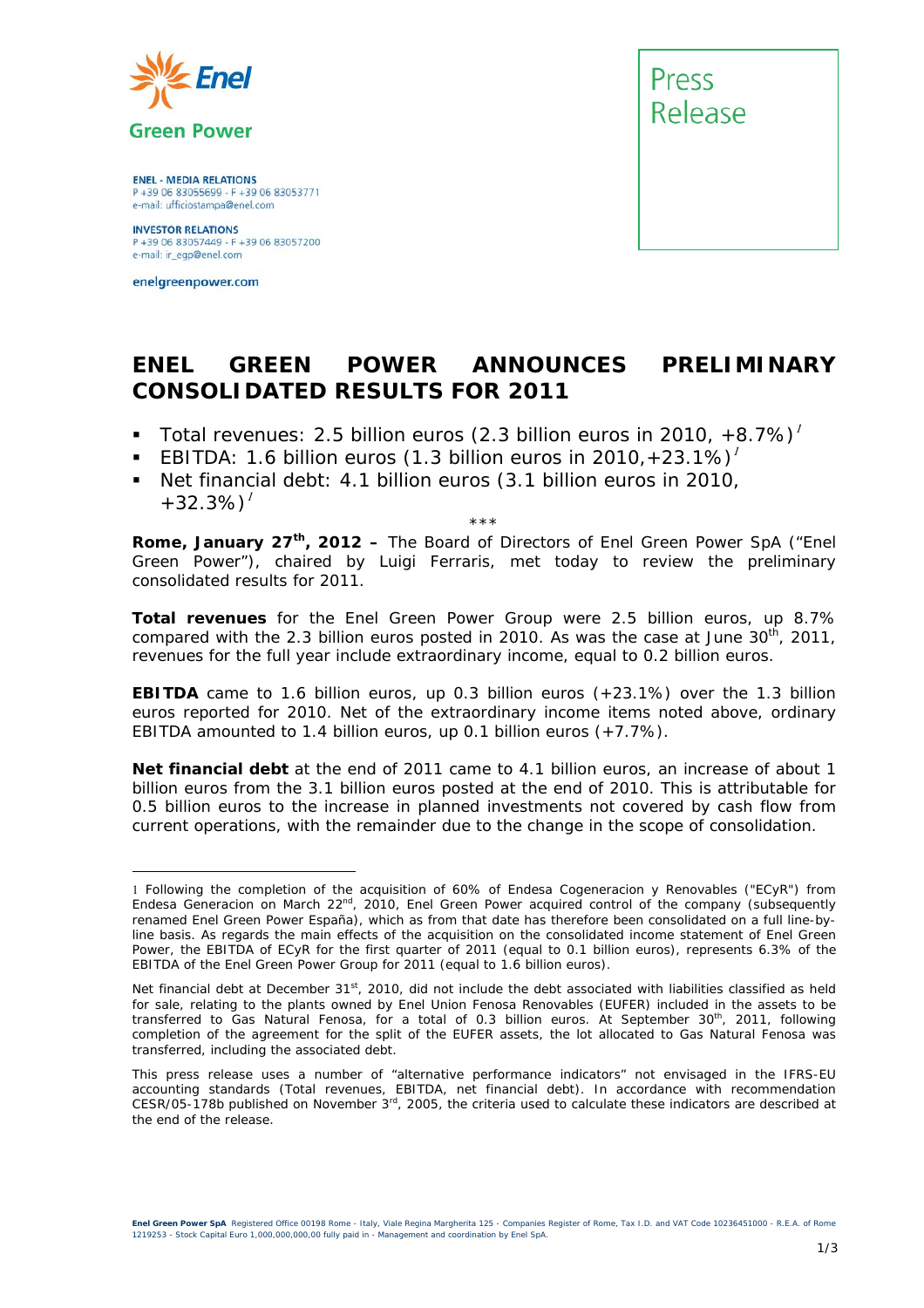

Release

**Employees** at the end of 2011 numbered 3,288 (2,955 at the end of 2010).

Commenting on the results, **Francesco Starace,** Chief Executive Officer and General Manager of Enel Green Power, remarked: *"We achieved all the targets announced in March 2011. With over 880 MW installed, we fully met our objective for additional generation capacity, while also achieving our EBITDA target. Careful cash flow management also enabled us to comply with our debt guidance. All of this was made possible by our strong project implementation skills in the field and our solid discipline in leveraging on Enel Green Power's technological and geographical diversification during a particularly turbulent year".* 

# **OPERATIONAL HIGHLIGHTS**

### **Net installed capacity**

Net installed capacity of the Group at the end of 2011 amounted to 7,079 MW, of which 2,539 MW (36%) hydro, 3,541 MW (50%) windy, 769 MW (11%) geothermal, 102 MW (1%) solar and 128 MW (2%) of other renewable resource power (biomass and cogeneration).

Compared with December  $31<sup>st</sup>$ , 2010, the net installed capacity of the Group increased by 977<sup>2</sup> MW (+16%), mainly in the wind segment.

### **Power generation**

Net electricity generated by the Group in 2011 amounted to 22.5 TWh, of which 10.1 TWh (45%) hydro, 6.1 TWh (27%) wind, 5.6 TWh (25%) geothermal and 0.7 TWh (3%) from other renewable energy resources (solar, biomass and cogeneration)**.** 

Power generation increased by 0.7 TWh (3%) compared with 2010, mainly attributable to the expansion in installed wind capacity and the greater capacity and availability of geothermal plants, offset by a decrease in hydro generation.

\*\*\*

 $2$  Taking account of the change in the scope of consolidation (105 MW) and the planned decommissioning as well as other effects for 17 MW.